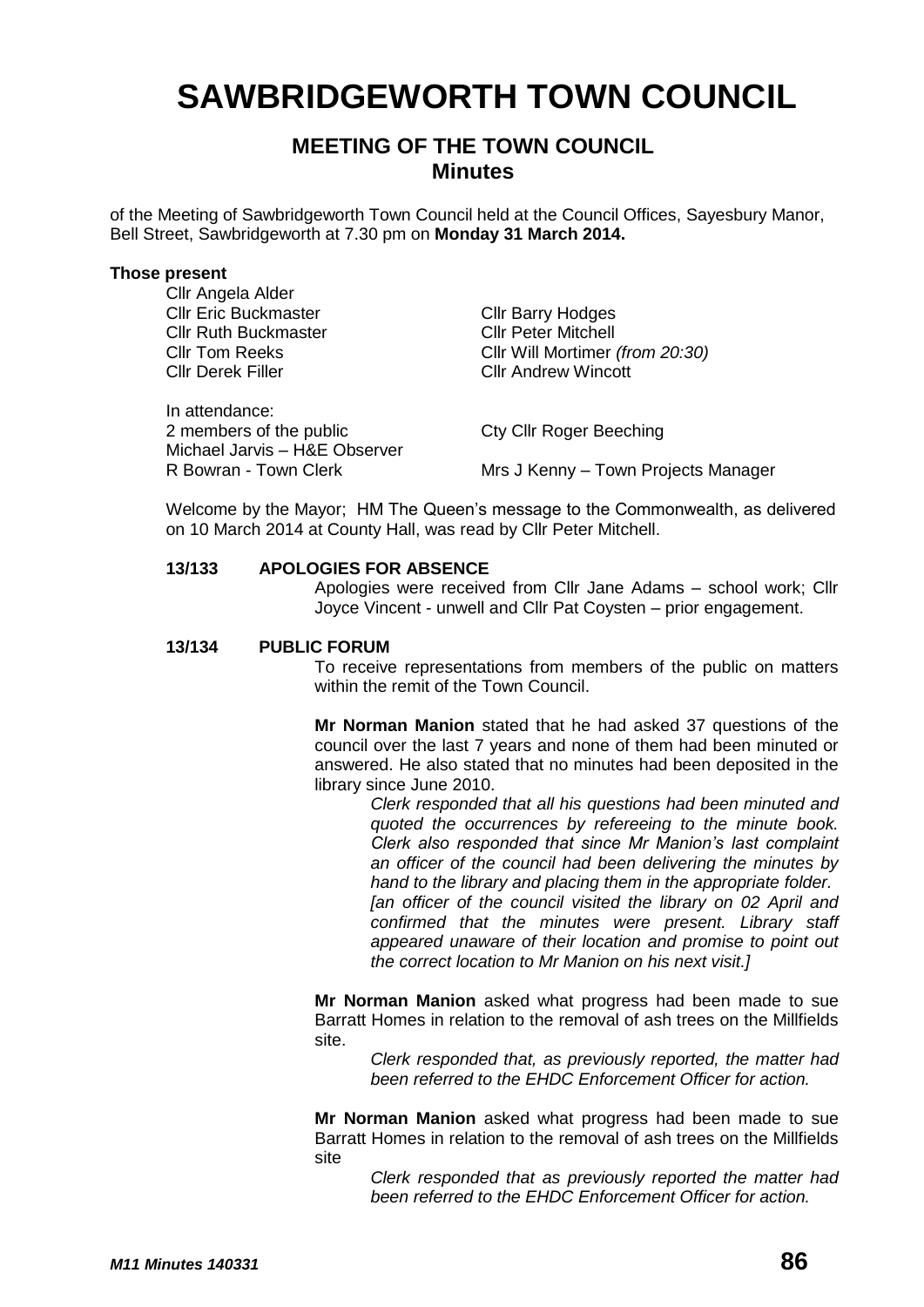**Mr Norman Manion** asked what progress had been made to resolve the In & Out conflict at the junction of Millfields with Saffron Gardens

*Clerk responded that, as previously reported, the matter had been referred to Hertfordshire Highways who were addressing the traffic control issues involved.*

**Mr Norman Manion** asked what could be done to prevent cars parking on the footway outside his kitchen window. He suggested erecting No Parking signs similar to the ones at the other end of the estate

*Clerk responded that this would appear to be an obstruction and that he would bring it to the attention of the Police.*

**Mr Norman Manion** asked if a speed limit could be imposed on the area.

> *Cllr Beeching responded that there already was a speed limit of 30 mph in the area.*

#### **13/135 DECLARATIONS OF PECUNIARY INTEREST**

There were no Declarations of Pecuniary Interest by Members

#### **13/136 MINUTES**

*Resolved:* To approve as a correct record the minutes of the Meeting of the Town Council held on 24 February 2014. (M10) *[prop Cllr Filler; secd Cllr Hodges]*

#### **13/137 PLANNING COMMITTEE**

*Received and Noted:* The Minutes of the Planning Committee Meeting held on:

- 24 February 2014 (P16)
- 10 March 2014 (P17)

#### **13/138 DRAFT DISTRICT PLAN**

The Town Council will be holding a further Open Day in the Council Chamber from 09:30 to 13:00 on 05 April, the next Farmers Market. Planning Officers from EHDC will be in attendance.

There will also be a presentation at the Annual Town Meeting on 14 April and EHDC officers will be present to answer questions.

Cllr E Buckmaster reported that the first open meeting on 01 March was well attended but a bit chaotic. The EHDC brochure did not appear to have been delivered to every home in the town as was intended. It was noted that there had been a spate of anonymous flyposting in the town urging people to object to the Preferred Options in the District Plan. A demonstration of the on-line comments was given. On Saturday 05 April it should be emphasised that no planning applications have been made as this is an options plan. There will be a further presentation at the Annual Town Meeting on 14 April.

#### **13/139 FINANCE & POLICY COMMITTEE**

*Received and Noted:* The minutes of the Finance & Policy Committee Meeting held on:

• 10 March 2014 (F05)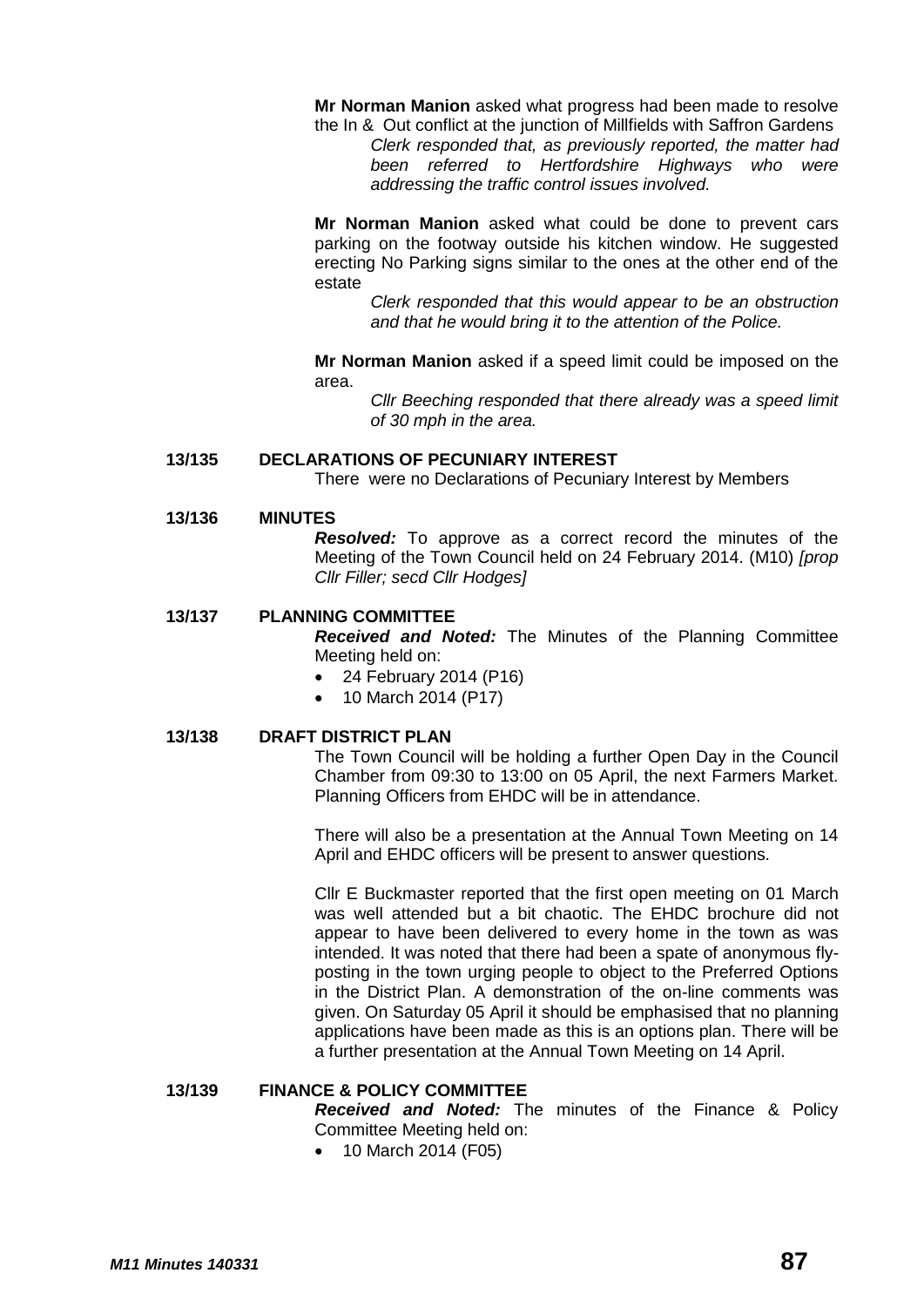*Resolved:* To confirm the appointment of Mr Len Broadhurst as Internal Auditor to the Council for the financial year 2013-14. *[prop Cllr Hodges; secd Cllr Wincott]*

#### **13/140 MAYOR'S CORRESPONDENCE/COMMUNICATIONS**

To receive Mayor's appointments and communications

Events attended:

- 08 Mar; Mayor of Hertford's Civic Dinner
- 10 Mar; Raising of the commonwealth flag at Wallfields
- 10 Mar: Spellbrook School Assembly
- 14 Mar; Fawbert & Barnard School Assembly
- 14 Mar; Chairman of Harlow's Civic Dinner
- 16 Mar; Schools Gala at Royal Albert Hall
- 17 Mar; Visit to St Clare's Hospice
- 20 Mar; F&B School Council
- 21 Mar; F&B Sports Relief fund raiser
- 21 Mar; Chairman of East Herts' Civic Dinner
- 25 Mar; Spellbrook School Council in Council Chamber
- 25 Mar; Judged Scouts Cookery competition
- 26 Mar; Leventhorpe senior students meeting
- 26 Mar; Spellbrook School Easter service
- 29 Mar; Mayor of Bishops Stortford Civic Dinner
- 31 Mar; Dragons Den event at Hertford Theatre

It was announced:

26 Apr; Civic Dinner at the Memorial Hall

F&B students had commented on litter and dog mess in their wild area. The council will check on the location of the nearest dog bin.

#### **13/141 REPRESENTATIVES REPORTS**

To receive representatives reports from:

#### o **County Councillor Roger Beeching** reported:

- o £3.7m extra funding from the government to mend roads after the recent floods. This is about 50% of what is actually needed.
- o Station Road will be closed for a week sometime between 21 April and 21 October for road works
- o Police have been using speed cameras in High Wych Road and Station Road.
- o An electrical appliance recycling scheme has been initiated
- o Information day at Ware Priory on 03 April on the subject of keeping older people secure.
- o 94.8% of first choice admissions in secondary schools has been achieved
- o At Leventhorpe 80 first place choices could not be accommodated.

#### o **District Councillor Eric Buckmaster** reported:

o CMS have commenced construction of a new boardwalk in Pishiobury park. Zoe Channon is walking the area. The footpath from Brook Road to Pishiobury park is in a bad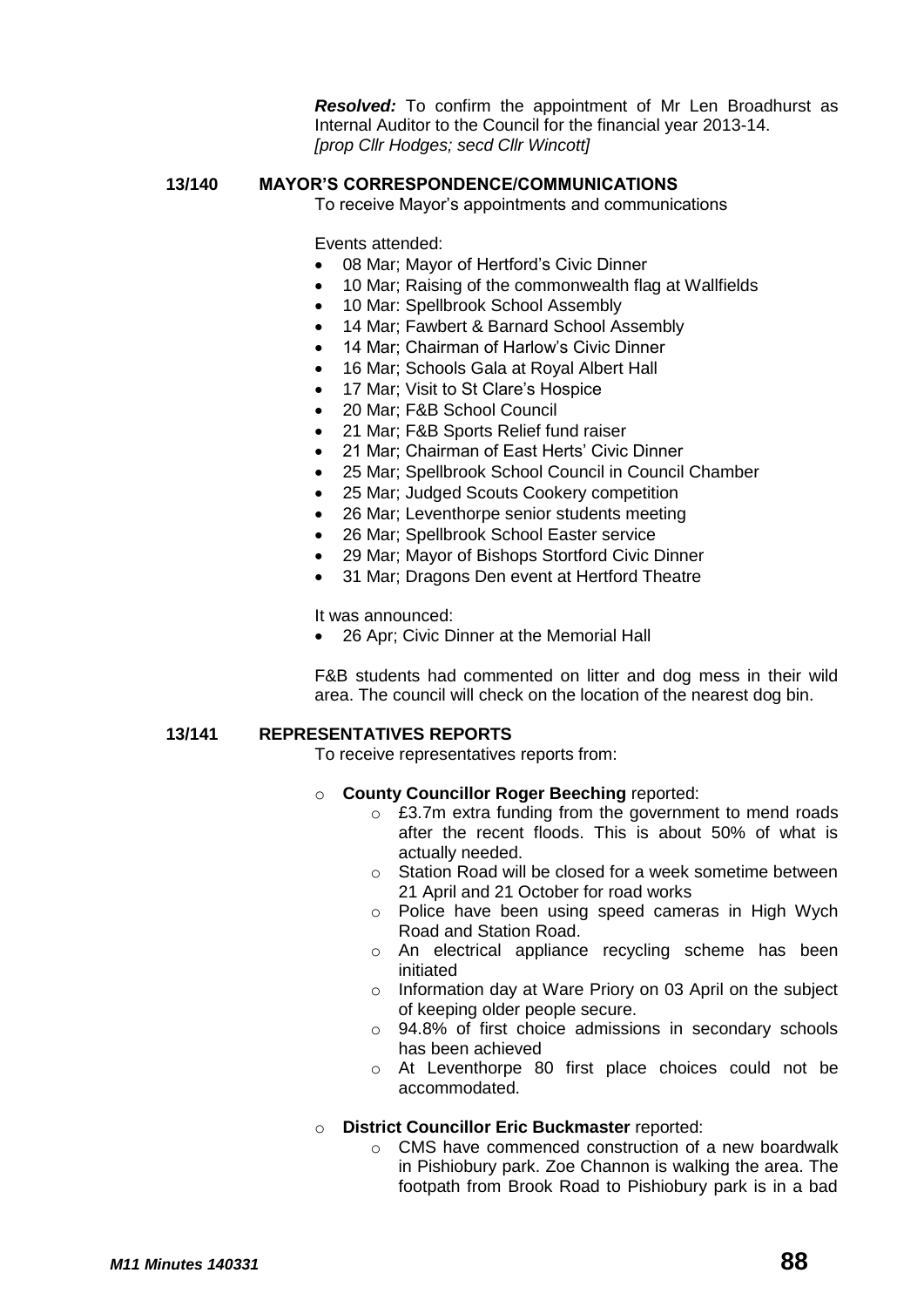state, and funding might be possible to rectify this.

- o A consultation on the proposed new car park charges in the three main towns will be conducted in May. This proposed the first half hour free but a charge for evening parking.
- o The draft District Plan serves to delay any incursion at Gilston Park but has to be included in the plan for the sake of completeness. Stop Harlow North will be doing a leaflet drop on 12 April and help with this is requested. The SHN group have hired a planning consultant to advise on a response to the District Plan consultation.
- o **Hertfordshire Police, PS Ricky Bartlett** reported in absentia:
	- o Concentration on shoplifting offences in Bishops Stortford. Eight arrests, two imprisoned and 12 others disposed of.
	- o Night time road operations with 25 stop/searches. These will continue
	- o Traffic Specials have been carrying out speed enforcement in High Wych Road and Station Road. This resulted in 7 warnings one speeding ticket and one vehicle seized
	- o Special attention paid to inconsiderate parking, over 30 tickets have been issues in Bishops Stortford and Sawbridgeworth.
		- The mayor read a letter from Ch. Inspector Gerry McDonald, Borough Commander, thanking the Clerk and other staff for their assistance in helping police locate and return a missing elderly person

# o **Other Representatives**

- o **Duckling Centre:** Cllr Mitchell reported:
	- Attending a board meeting on 25 February. Future of children's' centres discussed, possibility of clustering and having to cope with 20% funding cut.

*20:30 Cllr Mortimer arrived.*

- Assured attendees that the future of Sawbobus is safe, many attendees said how vital it was.
- Increasing teenage pregnancies and only one specialist midwife in post
- o Cllr Beeching asked to be kept informed as he had potential funning to contribute.
- **Memorial Hall: Cllr Wincott reported:** 
	- This was his final report on the refurbishment project
	- Since the project started in 2011 improvements have been made to:

Roof, Toilets Heating Internal facilities Electrics Fencing and the Car park Surface. All within budget.

- In addition the interior has been repainted, the floor refurbished and the trustees have paid for professional surveying supervision.
- Next projects include revitalising the stage lighting.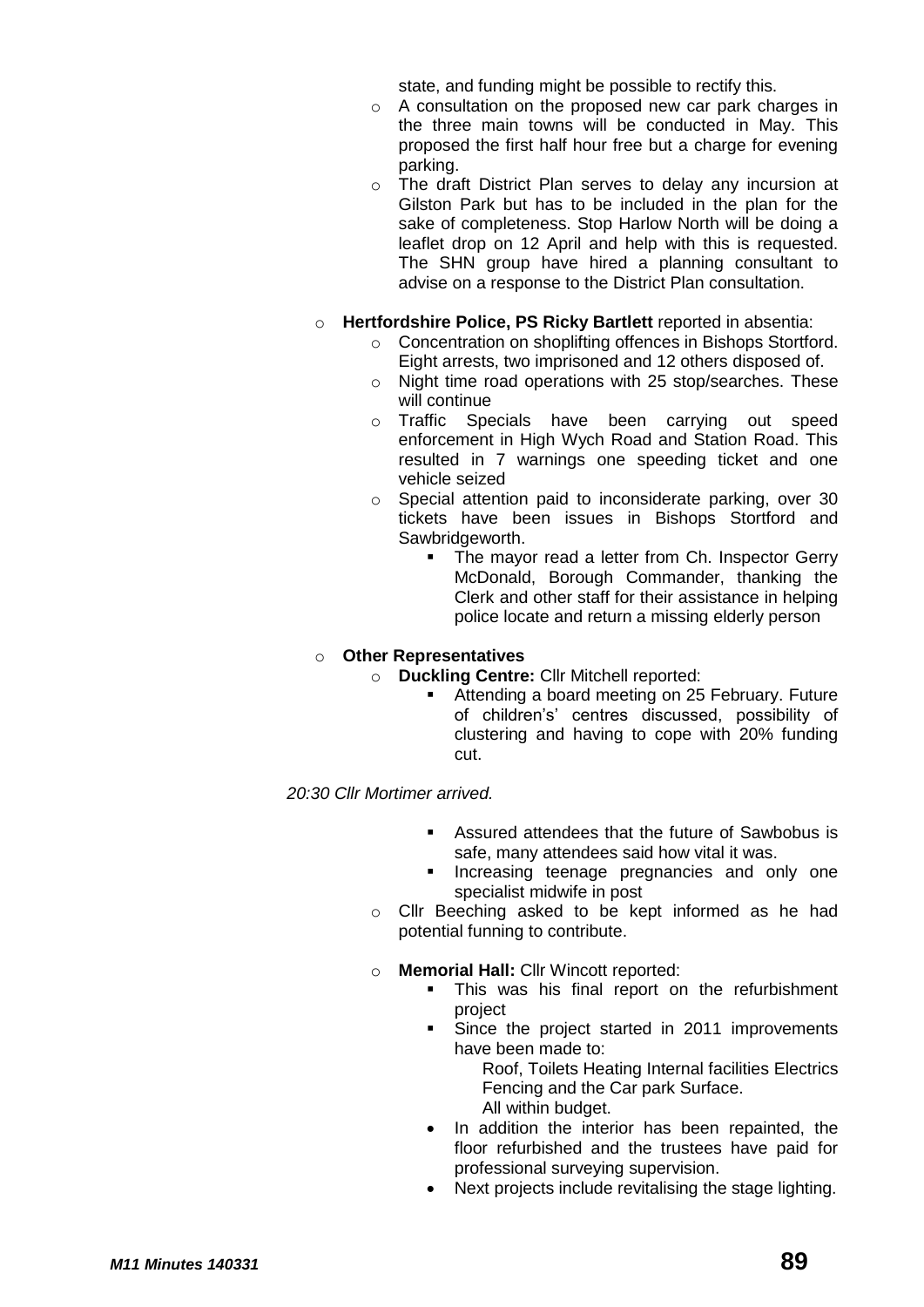- The hall has now got regular bookings and increasingly is host to annual events.
- The trustees wish to record their appreciation to the town council and on behalf of the town the people of Sawbridgeworth also.
- o **Scouts:** Cllr Alder said that the Scouts have now repaid the majority of the enablement loan they had taken out,.

## **13/142 CLERK'S REPORT**

- **Farmers Market** The next market will be on Saturday 05 April 2014. The market held on 01 March attracted only 770 visitors however traders said that business was very good. The market was visited by representatives of EHDC as part of the current review process following a petition from some retailers to move the market from a Saturday. Supplementary complaints from the petitioners about the conduct of the market, the nature of traders and car parking arrangements were found by EHDC to be without substance. The Town Council has been granted a Farmers Market licence for the period May 2014 through to April 2015.
- **Sawbobus** The six monthly review with EHDC has taken place and there are plans to support the expansion of our services. We have a meeting arranged with representatives of EHDC and CVS in April. As a condition of a supplementary grant of £5,000 from EHDC, the bus routes have now been extended to serve High Wych Village Hall and the mobile post office.

Funding has been sought from Sheering Parish Council and Essex County Council in respect of the out of parish passengers carried and a grant of £5,000 has been promised for the year 2014-15.

Sawbobus doors have failed yet again and estimates for the repair amount to a further £1,600. The service has been maintained by using the reserve vehicle which as a consequence has not been available for hire.

We have been lending one of our minibuses to BSMT while two of their vehicles used on the Stortbus service are out of action. This is part of a reciprocal arrangement between the two towns designed to save resources.

- **New Web-site** The new Town Council web-site was launched on Monday 24 February. This has been a very successful exercise and we have written a positive testimonial to Rubber Cheese, the local company who created the site for us.
- **Town Sign** There are a number of approaches we can take and we would like Members' views on the approach that officers are currently proposing.

A number of examples were displayed of works that had been executed by Black Forge Art of Kent. Members agreed that officers could proceed to a design stage following the payment of a deposit of £500 against the final cost of the sign, estimated at £5,000. *[prop Cllr Mortimer; secd Cllr R Buckmaster]*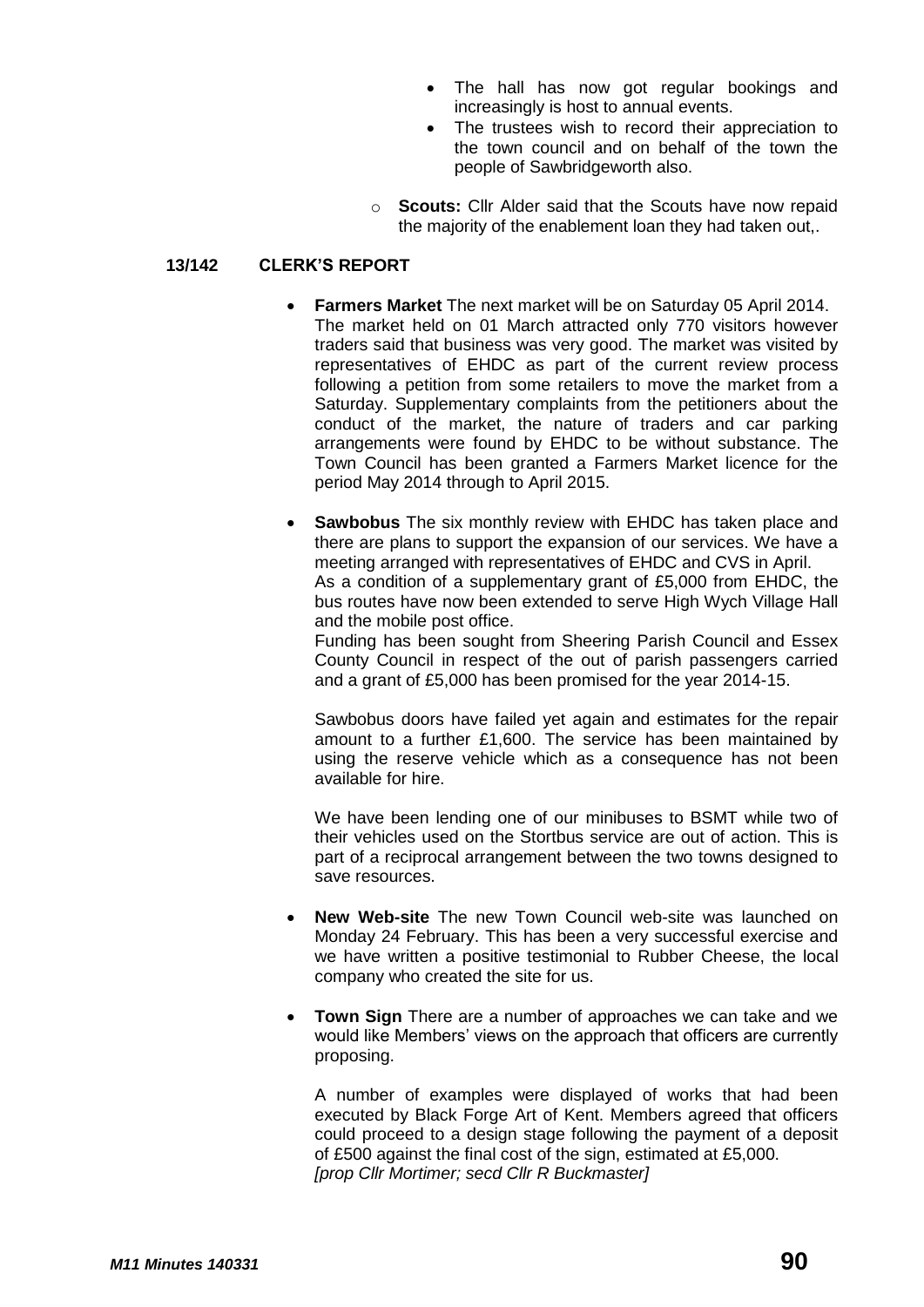**Rivers Nursery Site Orchard Group** We have been advised, late on 24 March, that the RNSOG will cease to operate with effect from 31 March 2014. We are working with EHDC to ensure that this site of significance and the knowledge and records that have been accumulated do not get dissipated.

### **Statement by Sawbridgeworth Town Council:** Cllr E Buckmaster:

The announcement of the dissolution of the Rivers Nursery and Orchard Group arrived at our in-boxes at 11:15 last Monday evening. The statement was from Kate Yarnold however from the tone and motivation of the letter it is likely that Joseph Fitzgerald was the main author. The first thing we should do is to thank Kate Yarnold for her years of hard work and dedication to the group. The group was actually very successful and involved a wide section of the community. However, as we have seen in other circumstances, it can sometimes prove very difficult to sustain a committee without the certainty of being able to hand over to a successor. It also became clear to me that finance could be an issue which is why we included a sum for direct funding in our budget for the coming year.

The second thing I should like to say is that I'm absolutely sure that resolution proposed by Councillor Beeching and agreed by East Herts Council to open negotiations with the reverting land owner was made with the utmost sincerity and based on conditions of the time. However Thomas Rivers Ltd and Deville estates subsequently produced a brochure indicating the intention to develop the land. Nevertheless the possibility remains that should development be agreed at some point the Orchard itself could be ceded to the town to remain as an asset of the community.

From last Tuesday morning officers and members of this council acted with the common purpose of ensuring that an active interest group remain in place and that as many of the assets as possible be secured. Rather than wait for residents to come to us we sought out key members of the former group. We now believe that we have a critical mass of supporters to form a new association. The group will decide on their own name but an early idea is that of Rivers Heritage Group. The Town Council will provide space on the website to include the substantial digital records that exists and we can also store any physical archives and tools that will be made available to the new group. A meeting has been arranged with the landowner for Wednesday to discuss the continued use of the site and we hope to arrange a launch of the new group here in the very near future. Executive members of East Herts council have been kept informed as has MP Mark Prisk who has offered his support.

As already mentioned some funding is in place and I feel that it is now time for the Town Council to take the lead to adopt the role of facilitator and critical friend to the Orchard Group. In order to cement the relationship I propose that each year the incumbent mayor takes on the additional role of champion to the orchard so that there can be no doubt as to how seriously we value this nationally important asset. Sawbridgeworth Town Council has a great record for showing its commitment to maintaining and improving the town's assets, as can be evidence previously by support for Leventhorpe Pool, the community bus service, the farmers market, the Memorial Hall,